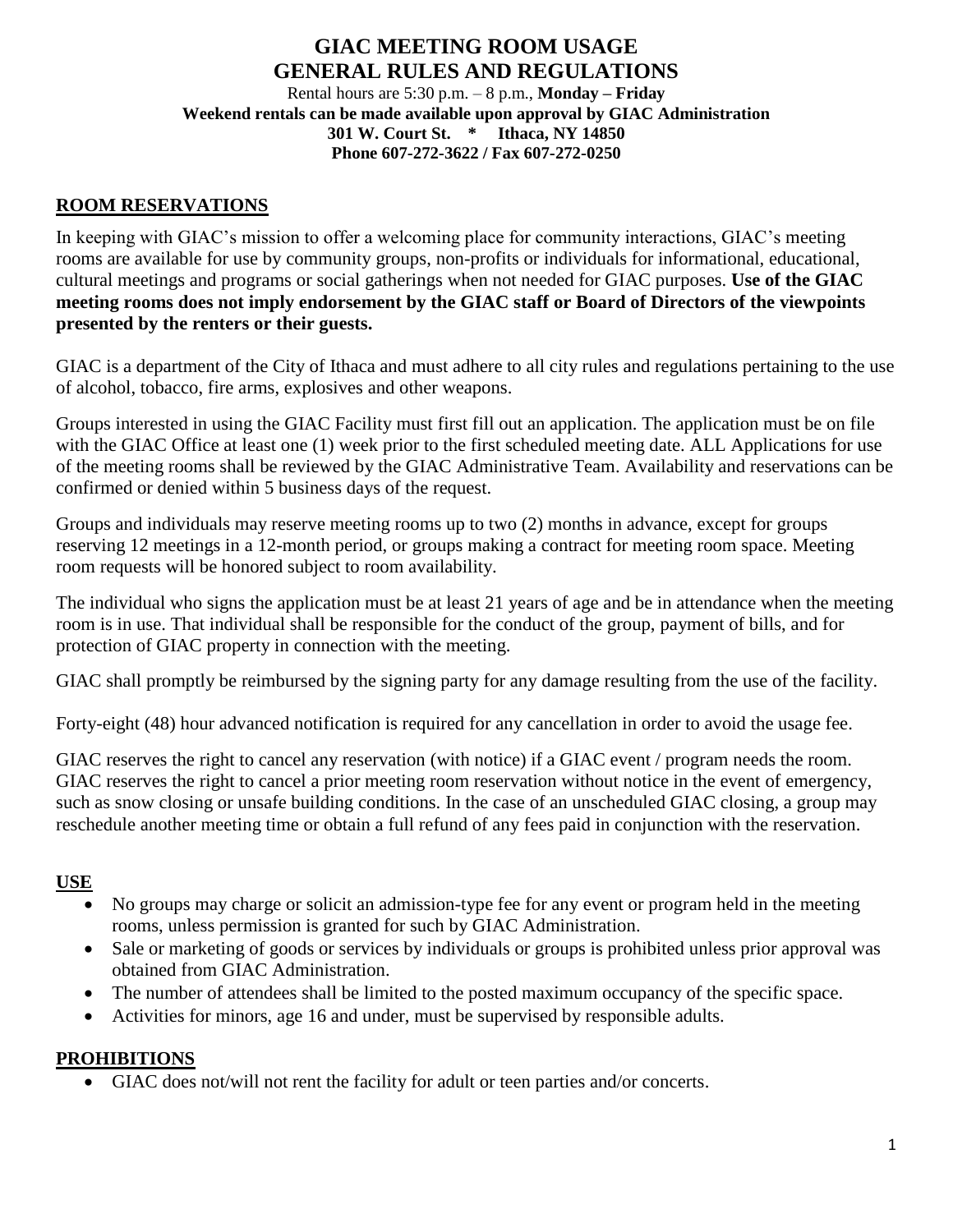- GIAC does not/will not rent the facility to any known, established hate group or member of a known hate group.
- Alcohol and illicit drugs are strictly prohibited in the GIAC facility and grounds.
- GIAC is a tobacco-free zone.
- Firearms, explosives and other dangerous weapons are strictly prohibited on/in any GIAC facility and grounds.

#### **GUIDELINES**

All programs must be vacated by reservation end time. Please schedule time for clean-up.

No custodial services are provided in connection with the use of the rooms. It should not be expected that the GIAC staff will provide furniture moving or hospitality services. The group/individual making the application shall be responsible for topical cleaning of the room immediately after use and for the disposal and removal of all trash. All furniture is expected to be returned to its original configuration at the end of the function.

No food or beverages shall be allowed in the meeting rooms unless prior permission is granted by GIAC

Alcoholic beverages are NOT permitted in the GIAC facility. State and local laws prohibit smoking in the GIAC facility and in those areas adjacent to GIAC where tobacco smoke may accumulate or drift back into the building. All members of the group are expected to abide by the GIAC guidelines.

Firearms, explosives or other weapons are NOT permitted in/on any GIAC facility, except by law enforcement.

Renters and guests must vacate these rooms in the event of a fire alarm or other emergency.

#### **EQUIPMENT**

GIAC is equipped with wireless Internet access. GIAC is not responsible for providing any special equipment for a group's use. Groups are welcome to bring their own audio-visual equipment. GIAC has a limited amount of chairs and tables (10 tables/50 chairs) available for use. If additional tables and/or chairs are required, it is the responsibility of the renter to arrange for their rental, payment and delivery/pick-up.

**FEES** - Fees for room use during hours of GIAC operation are as follows:

# **AVAILABLE ROOMS, CAPACITY AND RENTAL PRICES**

| <b>Room</b>           | <b>Seating</b><br>Capacity | <b>Private</b><br><b>Hourly rate</b> | <b>Not-for-Profit</b><br><b>Hourly Rate</b> |
|-----------------------|----------------------------|--------------------------------------|---------------------------------------------|
| Library               | $10-12$                    | \$20.00                              | \$15.00                                     |
| Room 211              | $10-12$                    | \$20.00                              | \$15.00                                     |
| Large Conference Room | 20-40                      | \$30.00                              | \$20.00                                     |
| <b>Art Room</b>       | $40 - 60$                  | \$40.00                              | \$30.00                                     |
| <b>DaFort</b>         | 60-80                      | \$40.00                              | \$30.00                                     |
| Teen Lounge           | $40 - 60$                  | \$40.00                              | \$30.00                                     |
| <b>GYM</b>            | 140                        | \$45.00                              | \$35.00                                     |

*NOTE: Please note that there is an additional fee of \$15/hour charged for staff time for weekend rentals* **and** *a \$50 deposit. The deposit is returned upon satisfactory clean-up of the rented space. Charges for other rooms (such as childcare room) are set by Administration if a request is made.*